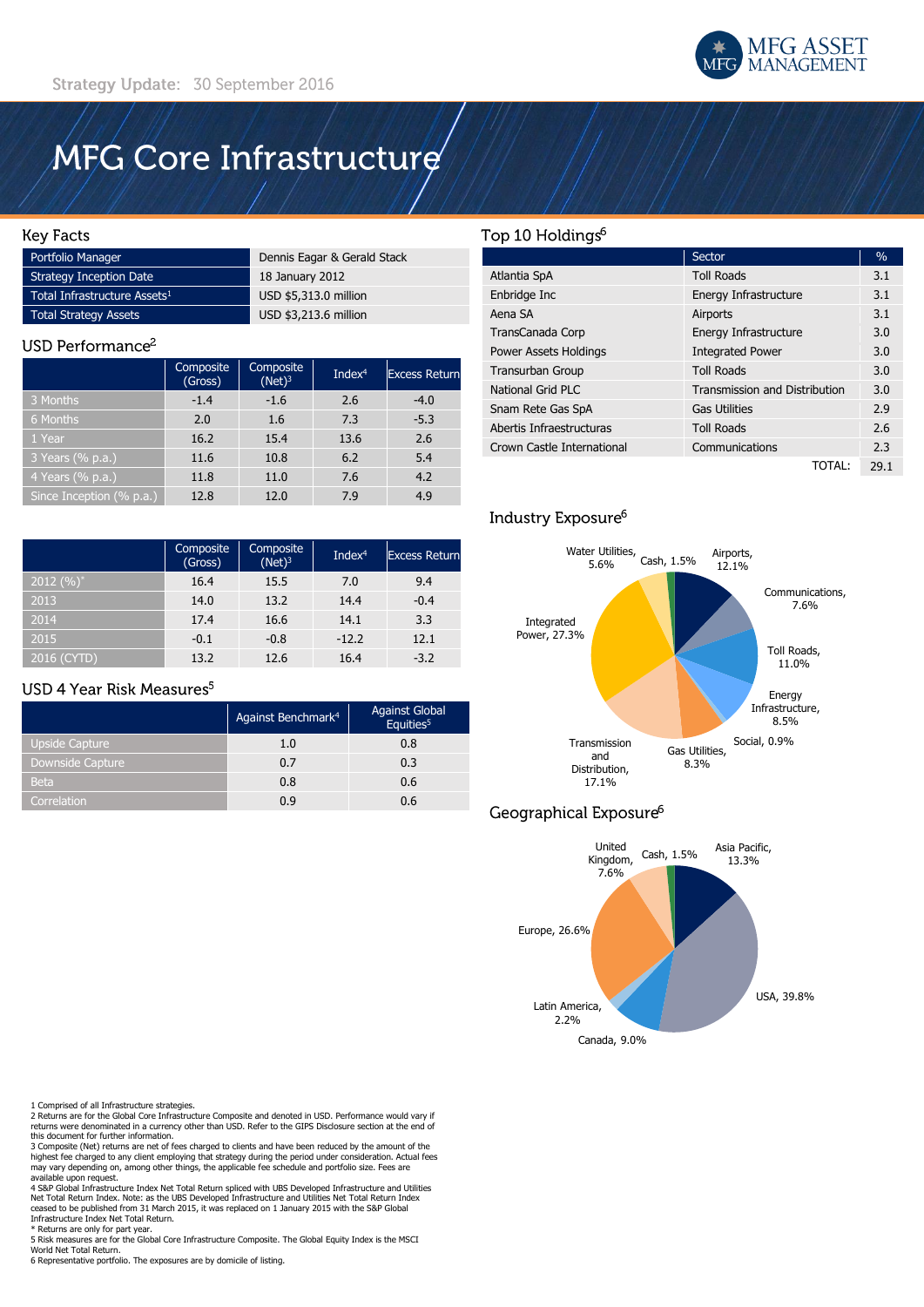# Performance

Over the September 2016 quarter, in US dollar terms, the Strategy returned -1.4% before fees. This was 4.0% lower than the benchmark return of +2.6% and 3.6% lower than the Dow Jones Brookfield Global Infrastructure Index return of +2.2%. The 12-month return for the Strategy was +16.2%. This was 2.6% better than the benchmark return of +13.6%.

The quarter was dominated by a heavy sell-off of US utilities which made up 27 of the 30 worst performing stocks in the strategy. US stocks declined by an average 5.7% for the quarter, led by Aqua America (Total Shareholder Return of - 14.0%), American Water Works (-11.0%) and Southwest Gas (-10.7%). This was offset by relatively strong performances by Canadian stocks (+3.9%) and European stocks (+1.9%). In total, Infrastructure stocks held in the Fund were up an average 3.3% for the quarter while utility stocks were down an average 4.1%.

In regard to stocks excluded from the MFG Asset Management investment universe but included in commonly used benchmarks, the September 2016 quarter saw oil & gas pipeline companies increase by an average of 21.5% for the quarter while US/Canadian rail companies rose by over 14%. Japanese regulated utilities declined by 2.1% for the quarter.

The Strategy's returns for the quarter by sector and region are shown in the following graphs:



Source: MFG Asset Management.



# Strategy

The Strategy remains consistent with previous periods and is not expected to change over the long term.

The Strategy seeks to provide investors with attractive riskadjusted returns from the infrastructure asset class. It does this by investing in a portfolio of listed infrastructure companies that meet our strict definition of infrastructure at discounts to their assessed intrinsic value. We expect the Strategy to provide investors with real returns of approximately 5% to 6% over the longer term.

We believe that infrastructure assets, with requisite earnings reliability and a linkage of earnings to inflation, offer attractive, long-term investment propositions. Furthermore, given the predictable nature of earnings and the structural linkage of those earnings to inflation, investment returns generated by infrastructure assets are different from standard asset classes and offer investors valuable diversification when included in an investment portfolio. In the current uncertain economic and investment climate, the reliable financial performance of infrastructure investments makes them particularly attractive and an investment in listed infrastructure can be expected to reward patient investors with a three to five year timeframe.

# Topic in Focus - What's a toll road worth?

Given the recent strength in toll roads and the broader infrastructure sector, a number of market commentators have suggested share prices for these stocks have run too hard. From our observations though, it appears that many of these conclusions are underpinned by crude valuation measures that fail to account for the unique characteristics of these assets.

In this brief note, we talk about our approach to valuing toll roads and how it differs from approaches that are often applied to valuing equities.

#### **Introduction**

Toll roads are a key segment of the global infrastructure market. However, these assets also have some rather unique characteristics. This means that shorthand valuation measures/metrics (eg. PE ratios and EV/EBITDA) can generate misleading outcomes. This paper aims to provide clarification of why this is the case.

## **Key characteristics that have an impact on valuing toll roads**

The key characteristics to consider when valuing a toll road are as follows:

- Toll roads operate under a concession agreement (or contract) with a government that, among other things, sets out two critical factors:
	- The date at which the concession agreement terminates; and
	- The basis on which the tolls will increase.
- When the concession actually terminates, the asset is handed back to the government, i.e. unlike most other enterprises, there is no terminal value.
- Toll roads operate on relatively high EBITDA margins (EBITDA being revenue minus expenses before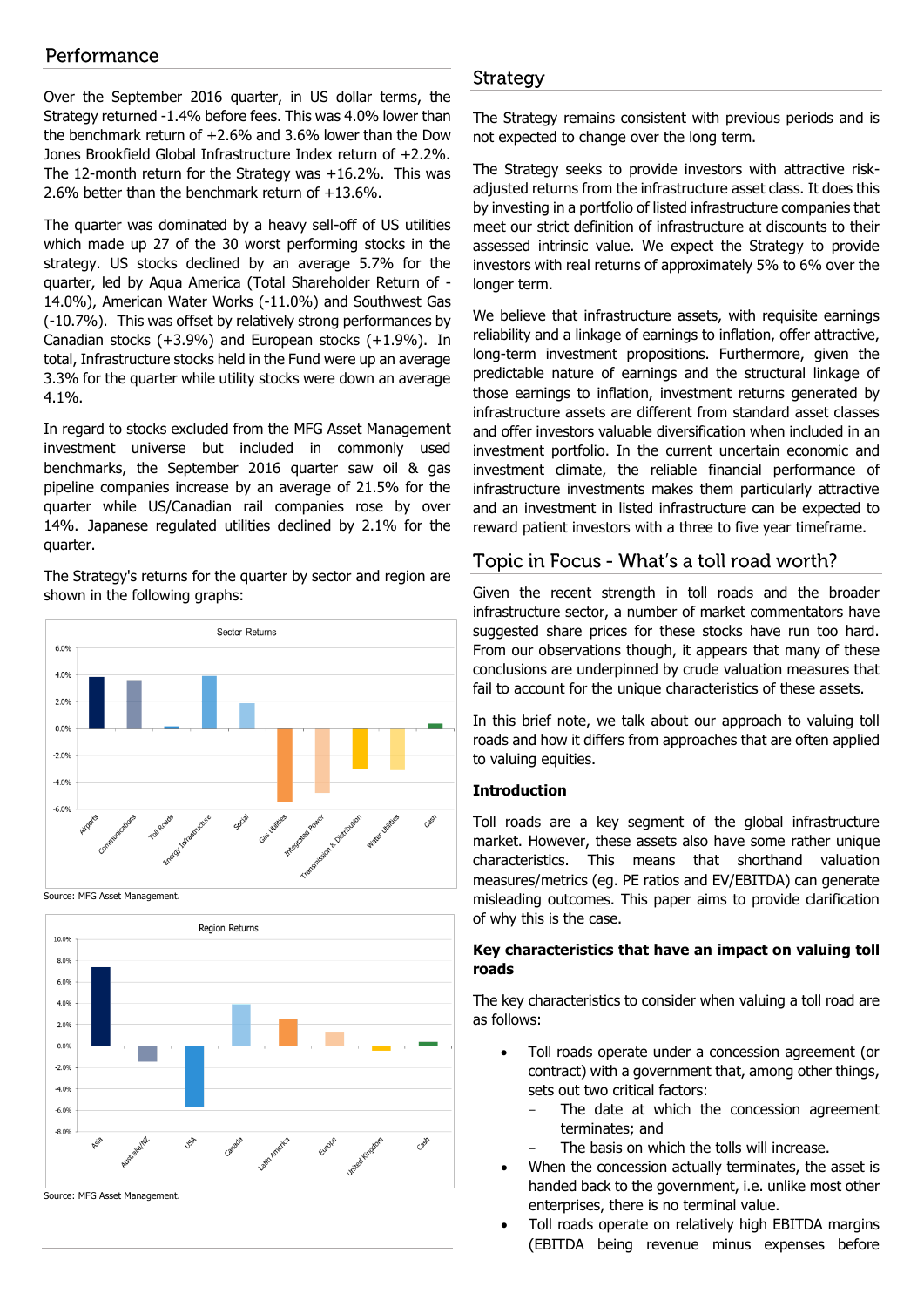depreciation, interest and tax), typically around 80%- 90% for urban toll roads and 70% for inter-urban roads. This means that, for a typical urban toll road, only 10%-20% of revenue is used to run the toll road, including regular maintenance.

 Toll roads involve significant upfront build costs and accounting standards dictate that an asset must be depreciated over its useful life to reflect expected maintenance or replacement expenditure. However, in the case of a road, maintenance is a relatively small proportion of revenue (say 2% p.a.), and is generally expensed rather than capitalised. This means that the depreciation entry for accounting purposes significantly overstates the actual expenditure needed to maintain the road. An example of this is Australian toll road company, Transurban, which incurred an accounting depreciation expense of A\$550 million but had a cash maintenance cost of only A\$55 million.

## **PE ratios are meaningless when looking at toll roads. Not only is the cashflow generated by the business almost always higher than the published earnings, but the ratio also ignores the fundamental nature of toll roads – that they are limited life assets.**

- For most normal industrial companies, depreciation is a good proxy for the maintenance costs needed to keep a business operating competitively. However, for toll roads, given the disparity between accounting depreciation and the real cost of maintaining toll roads, accounting earnings can significantly understate the underlying position of the business and the free cash it generates.
- This disparity has another indirect benefit to the underlying value of the business. Accounting earnings are lower and hence so is the tax that the business will have to pay, thus actual post-tax cashflow is higher.
- PE is a proxy for the net present value of the cashflow from the earnings of a business, however for toll roads, the valuation needs to be based on the underlying free cashflow generation.

## **Is an EV to EBITDA multiple a good measure when valuing toll roads?**

Another short hand measure often used when valuing normal industrial companies is the Enterprise Value (EV) to EBITDA ratio. To determine the EV in each case we use a discounted cashflow methodology to value the toll road by forecasting the cash flows generated by the toll road under the assumptions set out below $^{\rm 1}.$ 

The following graph is based on a standard toll road model where the key assumptions are as follows:

- Traffic in Year 1 grows at 2% with the growth rate reducing by 0.1% per annum.
- The EBITDA margin is 75% in year 1, growing each year by 0.5% to a maximum 90%.
- Tolls increase with inflation of 2% p.a.





As the graph highlights, the EV/EBITDA ratio appropriate to the valuation of this hypothetical toll road increases with the concession length, so a rational investor would value the toll road at 15 times current EBITDA if there were only 20 years remaining on the concession but would be prepared to pay 22 times if there were 40 years remaining and almost 25 times if there were 70 years remaining.

But concession length isn't the only important variable in valuing a toll road. Given that toll roads have a largely fixed cost base, the rate of growth of revenues can clearly be a critical factor in a toll road's worth. The following graph shows the shape of the above curve under two additional scenarios:

- Scenario 2: as per the standard model shown above but with tolls increasing by 1% in real terms instead of inflation; and
- Scenario 3: as per Scenario 2 but with traffic growth starting at 4% growth instead of 2% in year 1 (and also fading at 0.1% p.a).





As this graph highlights, a rational investor would be prepared to pay approximately 15 times EBITDA for a standard toll road with 20 years remaining in the concession period but as high as 45 times Year 1 EBITDA if it was a scenario 3 toll road with 70 years remaining on the concession.

Every aspect of the toll road's earnings in the three scenarios in Year 1 is identical, i.e. they all have the same revenue, EBITDA and earnings. Yet the actual NPV of each asset's future cash flows varies enormously.